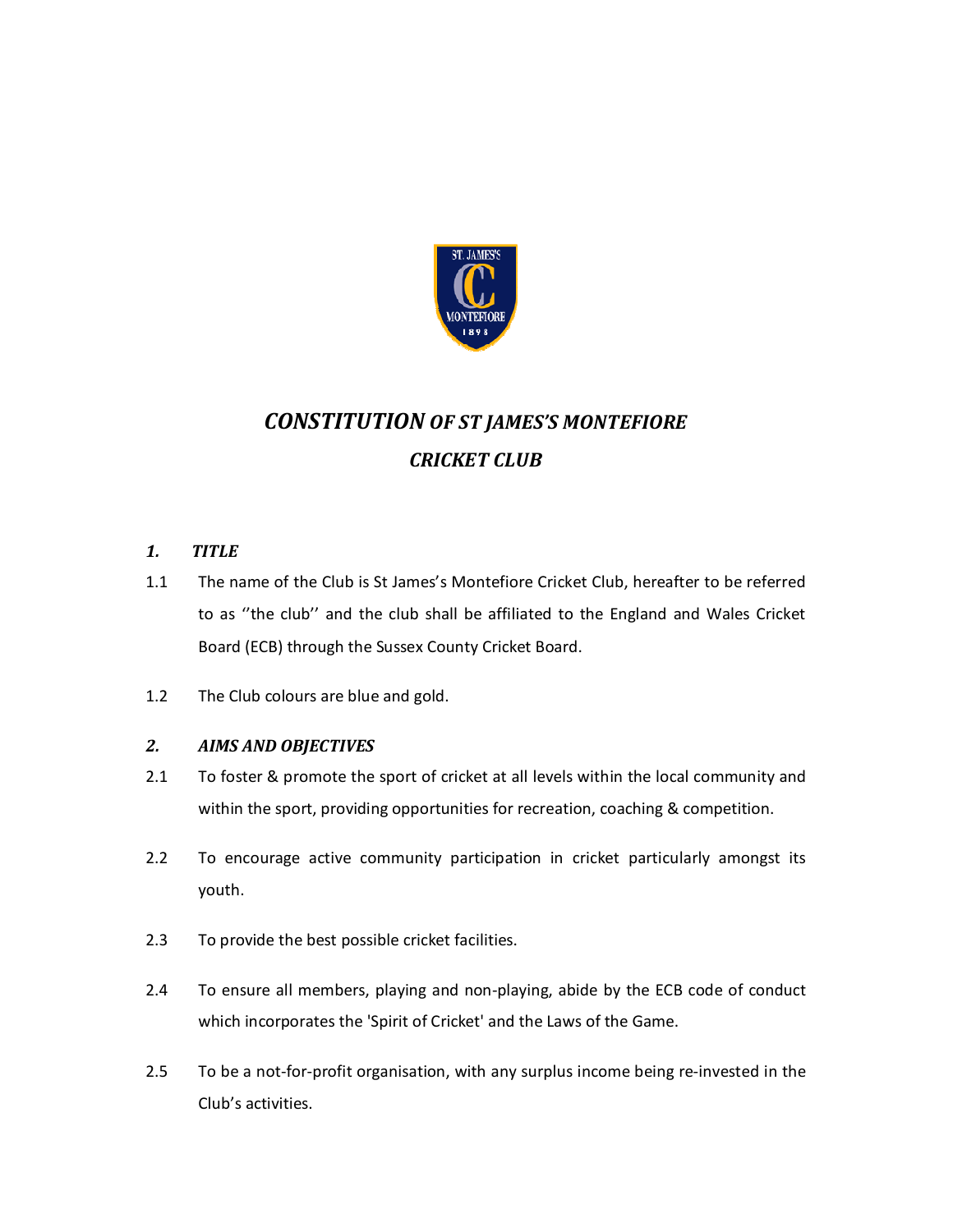2.6 To ensure a duty of care to all members of the Club by adopting and implementing the ECB 'Safe Hands - Welfare of Young People in Cricket' and ECB Equity Policy, and any future versions of the Policy.

# *3. MEMBERSHIP*

- 3.1 Membership of the Club shall be open to any person interested in the sport of cricket on application regardless of sex, age, disability, ethnicity, nationality, sexual orientation, religion or other beliefs. However, limitation of membership according to available facilities is allowable on a non-discriminatory basis.
- 3.2 Membership of the Club is offered under the following categories:
	- (a) Adult adult players who have paid their annual subscription for the calendar year.
	- (b) Junior junior players who have paid their annual subscription for the calendar year.
	- (c) Social non-playing adults or juniors who have paid their annual subscription for the calendar year.
	- (d) Honorary Life Vice-Presidents of the Club who shall be permanent members, and Vice-Presidents of the Club who shall be elected annually as in rule 8.1 (e) below.
	- (e) The Officers of the Club as defined in rule 5.
	- (f) Officials of the Club appointed by the Executive Committee or a Sub-Committee (as defined in rule 7.1) such as Club umpires, scorers or junior team managers.
	- (g) Parents or guardians of junior members will automatically become nonvoting members of the Club.
- 3.3 Playing membership subscriptions are payable by the first day of each calendar year and the Club reserves the right to levy a surcharge on the match fee of a playing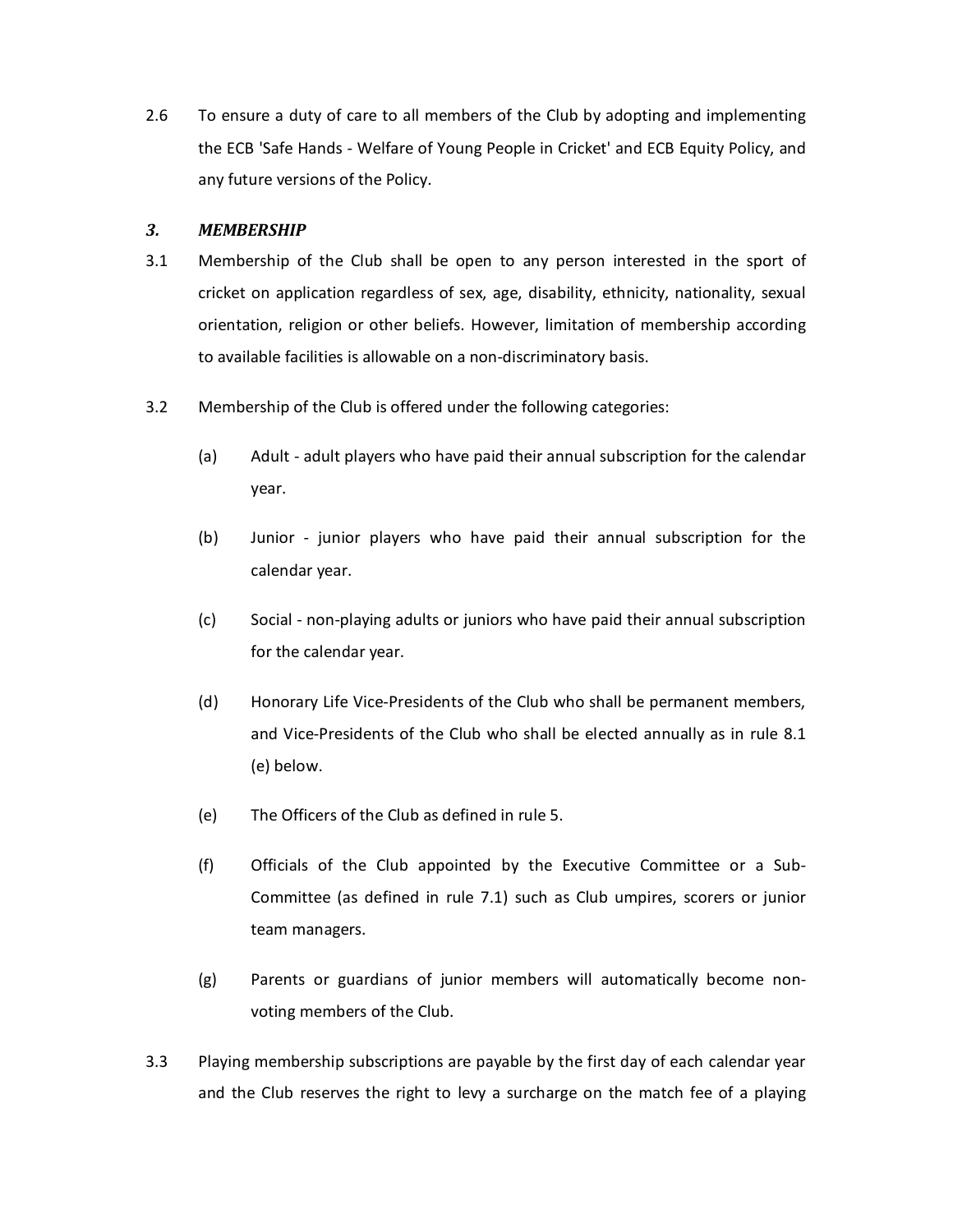member who has not paid their annual subscription. Prospective members and guest players are permitted to play three games in anyone season before a subscription is required of them.

- 3.4 Members shall be entitled to vote at General Meetings of the Club. Social Members and Junior Members shall not be entitled to vote at General Meetings.
- 3.5 The Management Committee (as defined in rule 7.1) may refuse membership or remove it, for good cause, on non-discriminatory grounds, where the membership of the person concerned would be likely to bring the Club or the sport into disrepute. In the event of a membership being terminated under this rule, any annual subscription paid in the year in question may be returned in whole or in part at the discretion of the Management Committee. Appeal against refusal or removal may be made to an appeals committee appointed by the Executive Committee. (See Discipline and Appeals at rule 9. below)

#### *4. FINANCES*

- 4.1 The Treasurer shall be responsible for the funds of the Club. The Treasurer will be responsible for producing a set of accounts for each financial year and the deposit of funds with any one or more suitable financial institutions.
- 4.2 The financial year shall end on  $30<sup>th</sup>$  September.
- 4.3 Honoraria, if any, to be paid to any individual shall be agreed at the AGM and shall be awarded in respect of the previous year.

#### *5. OFFICERS*

 The officers of the Club shall be the President, Chairman, Secretary, Treasurer, together with the Managers/Co-ordinators of the Senior Cricket, Youth Cricket, Finance (Treasurer), Ground & Clubhouse, & Bar subcommittees, and the Fixtures Secretary, & Welfare Officer.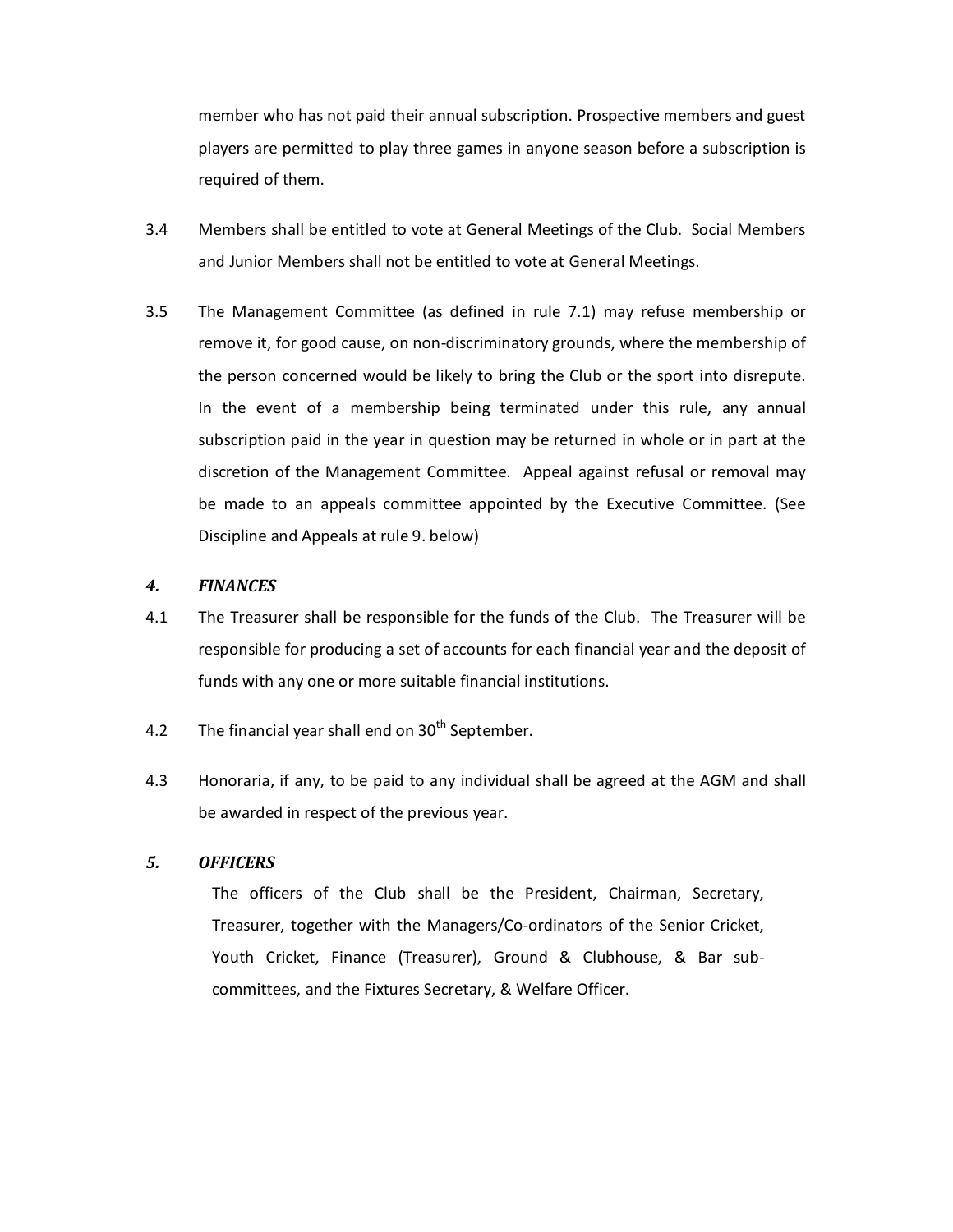#### **6.** *ELECTION OF OFFICERS*

 All Officers shall be elected at the Annual General Meeting of this club from, and by, the members of the club.

 All Officers shall be elected for a period of one year, except the President who is elected for a maximum of five years, but shall be eligible for re-election to the same office or to another office after that period.

#### *7. MANAGEMENT*

- 7.1 The day-to-day management of the Club shall be carried out by the President, the Chairman, and the Secretary who will form the Executive Committee, in consultation with sub-committee Managers/Co-ordinators (as per rule 5) and sub- committee members as and when appropriate. The Executive Committee together with the Managers/Co-ordinators of the sub-committees (as per rule 5) and any other subcommittees which the Club may form from time to time shall form the Management Committee of the Club, which will have responsibility for Club policy and planning as well as ensuring the effective workings of the sub-committees.
- 7.2 The Management Committee shall meet at agreed intervals but not less than twice a year. Reasonable notice shall be given to each member of the Management Committee prior to the next meeting. A date for the next meeting will normally be agreed at the end of each meeting.
- 7.3 The quorum for Management Committee meetings shall be four; each Management Committee member shall have one vote and in the event of a tied vote the Chairman of the Management Committee meeting shall have the deciding vote. A resolution in writing signed by every Committee Member shall be valid without a meeting.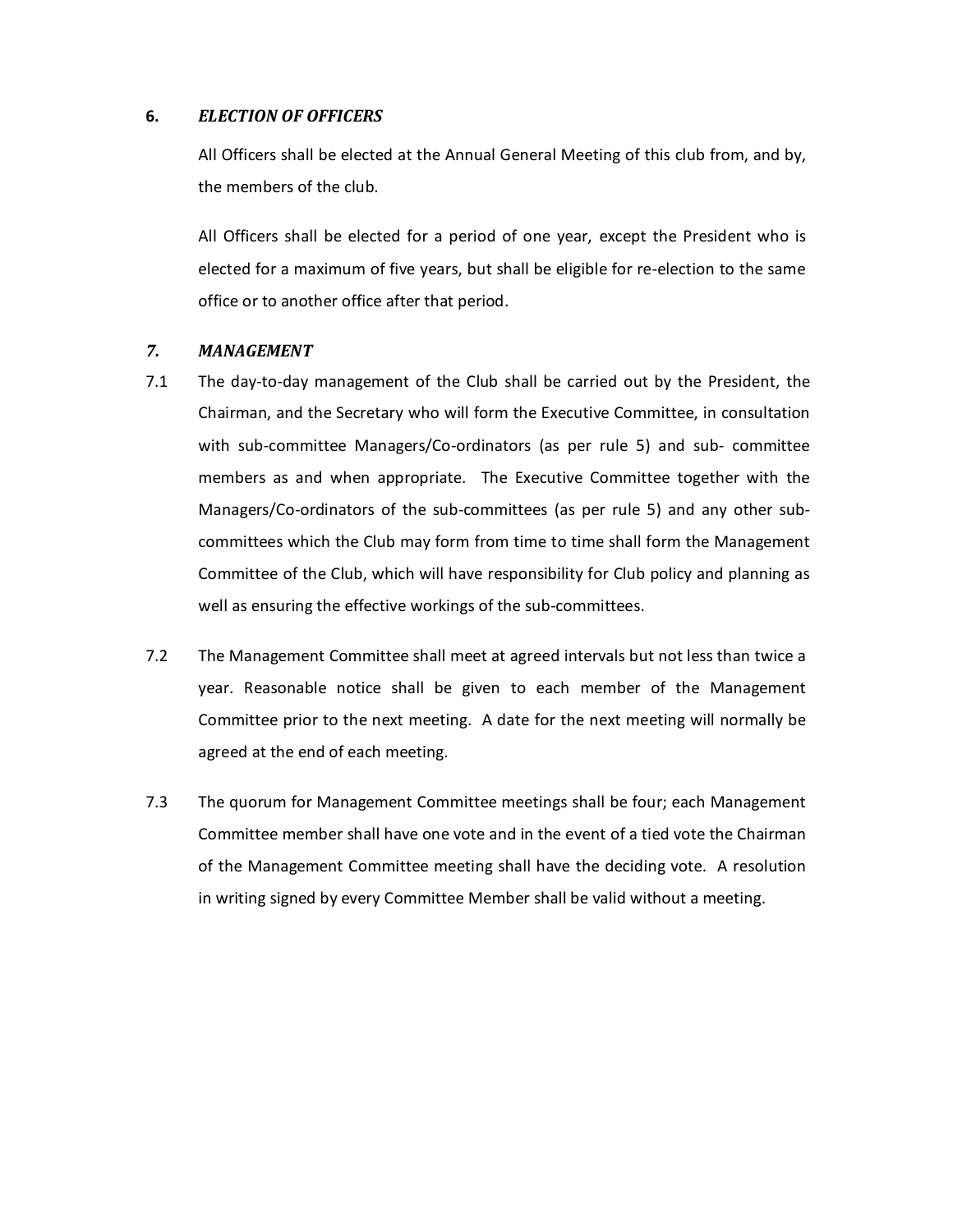# *8. GENERAL MEETINGS*

- 8.1 The Club shall hold an Annual General Meeting in November of each year; for which the Management Committee shall make the necessary arrangements and will set an agenda that will include the following items:
	- (a) To receive and, if approved, to adopt the Club's financial accounts for the year ending the previous  $30<sup>th</sup>$  September:
	- (b) To consider and, if approved, to sanction any duly made alteration to these rules.
	- (c) To elect the Officers of the Club.
	- (d) To elect team captains and vice-captains for the forthcoming season.
	- (e) To elect Honorary Life Vice-Presidents of the Club, who shall be members who have made an outstanding contribution over a period of many years, and to elect Vice-Presidents who shall be members of the Club who have provided and continue to provide significant service to the Club and who shall be re-elected annually.
	- (f) To set membership subscriptions and match fees for the forthcoming season.
- 8.2 Advice of the date of the Annual General Meeting and its agenda shall be sent by the Honorary Secretary to members so as to be received by them not less than twentyone days before the Meeting. All nominations for elected posts must be received by the Honorary Secretary not less than seven days prior to the Meeting.
- 8.3 Members are entitled to propose any motion or alteration to the Club rules for inclusion on the agenda. All proposals, duly seconded, shall be received in writing by the Secretary not less than 30 days prior to the Annual General Meeting.
- 8.4 An Extraordinary General Meeting may be called either by the Management Committee or as a result of ten Club members requesting in writing to the Secretary of the Club that one be convened; in the latter case a Meeting must be arranged by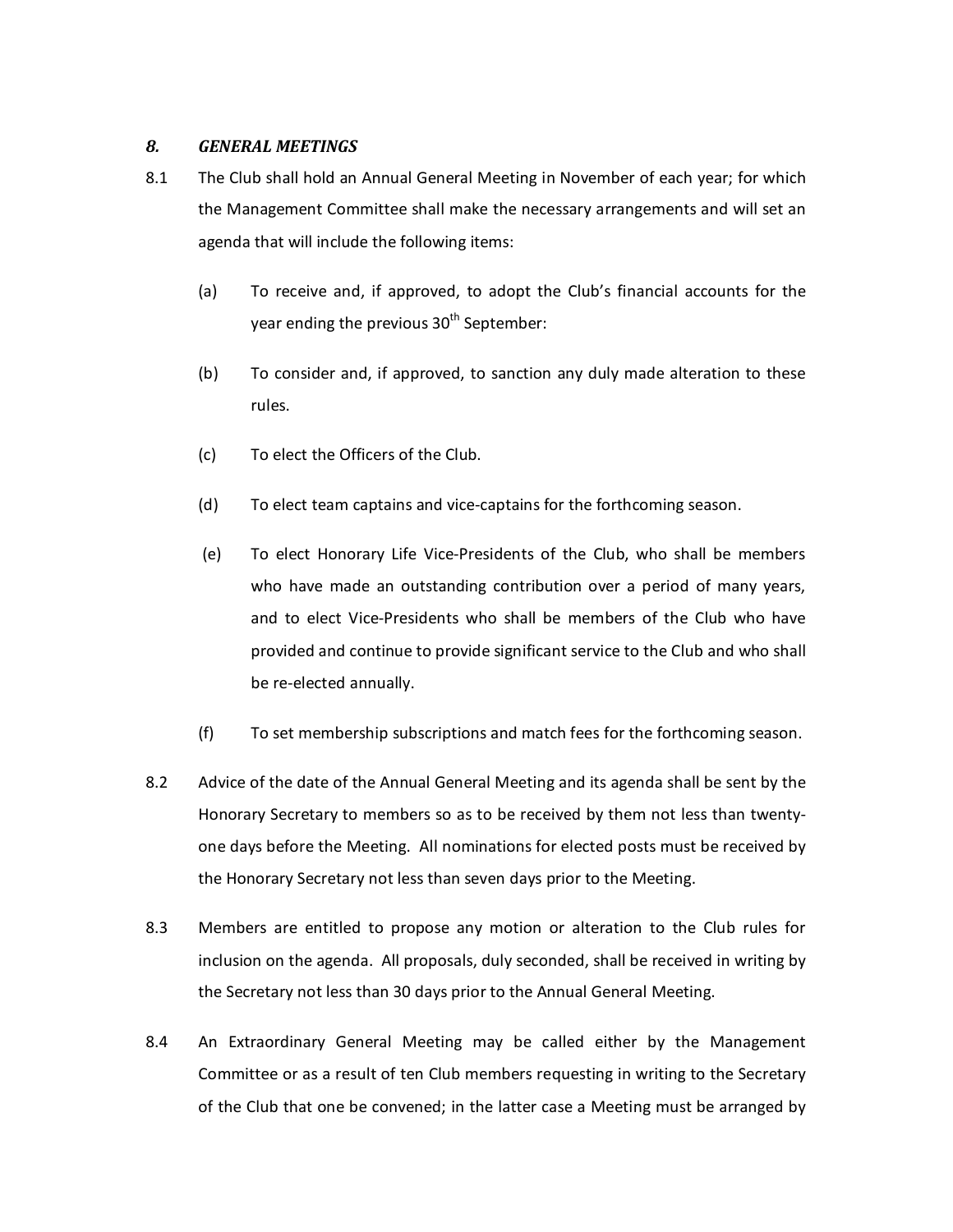within six weeks of the Secretary receiving the written request. Advice of the date of an Extraordinary General Meeting, its purpose and any motions proposed shall be sent by the Secretary to members so as to be received by them not less than fourteen days before the Meeting.

8.5 The quorum for a General Meeting shall be twenty; each member shall have one vote and in the event of a tie the chairman of the meeting, who will normally be the President, or the Chairman or, if both are absent, a member elected to be chairman by those at the meeting, shall have the deciding vote.

#### **9.** *DISCIPLINE AND APPEALS*

All complaints regarding the behaviour of members should be lodged in writing with the Secretary.

 The Executive Committee shall appoint a Disciplinary sub-committee who will meet to hear complaints within 14 days of a complaint being lodged. Any member requested to attend a Disciplinary sub-committee shall be entitled to be accompanied by a friend or other representative and to call witnesses. The Executive Committee (or it's sub committee) has the power to take appropriate disciplinary action, including termination of membership

 The outcome of the disciplinary hearing shall be put in writing to the person who lodged the complaint and the member against whom the complaint was made within 14 days following the hearing.

 There shall be a right of appeal to the Executive Committee against either the finding or the sanction imposed or both following disciplinary action being taken. The Executive Committee shall appoint an Appeals Committee (a maximum of three) which shall not include members involved with the initial disciplinary hearing but may include non-members of the club. The Appeals Committee shall consider the appeal within 14 days of the Secretary receiving the appeal. The individual submitting the appeal shall be entitled to be accompanied by a friend or other representative and to call witnesses. The decision of the Appeals Committee shall be final and binding on all parties.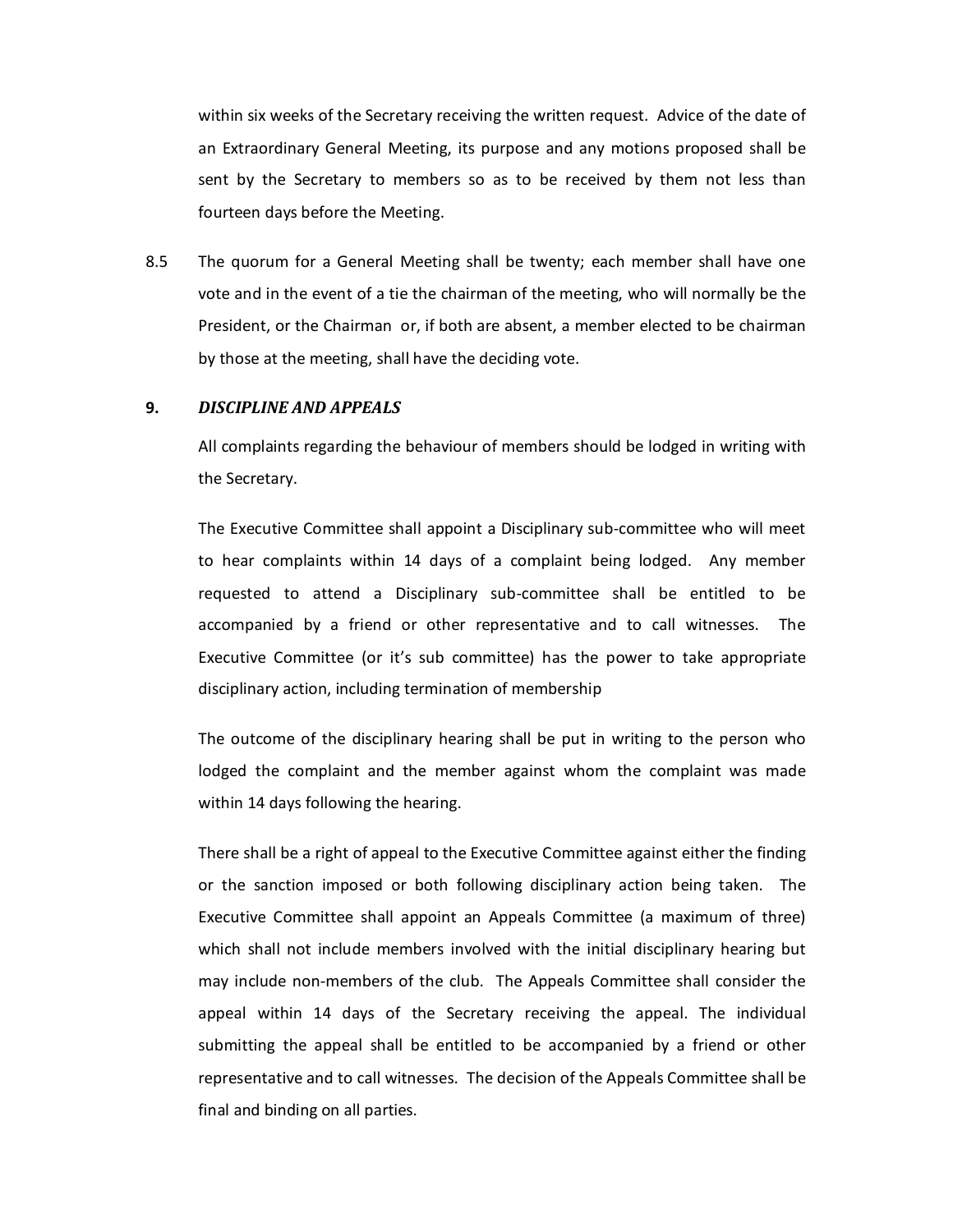# *10. DISSOLUTION*

- 10.1 The Club shall not be dissolved except at a properly convened General Meeting where not less than three-quarters of those present and voting support that proposal.
- 10.2 The Management Committee will then be responsible for the orderly winding up of the Club.
- 10.3 After settling the liabilities of the Club, the Management Committee shall dispose of the remaining assets to one or more of the following:-
	- 10.3.1 another club with similar sports purposes which is a registered charity; and/or

10.3.2 another club with similar sports purposes which is a registered Community Amateur Sports Club ; and/or

10.3.2 to the Club's governing body for use by them for related community sports.

#### *11. CONSTITUTION*

 No alteration to this Constitution shall be made other than by a resolution passed at a General Meeting of the Club by two-thirds of those present and voting.

# *12. GENERAL*

- 12.1 The Management Committee shall be empowered to act as it deems necessary, in respect of any matter not contained within these rules.
- 12.2 A copy of this Constitution will be re-printed in the Club's annual fixture card and provided to each member.